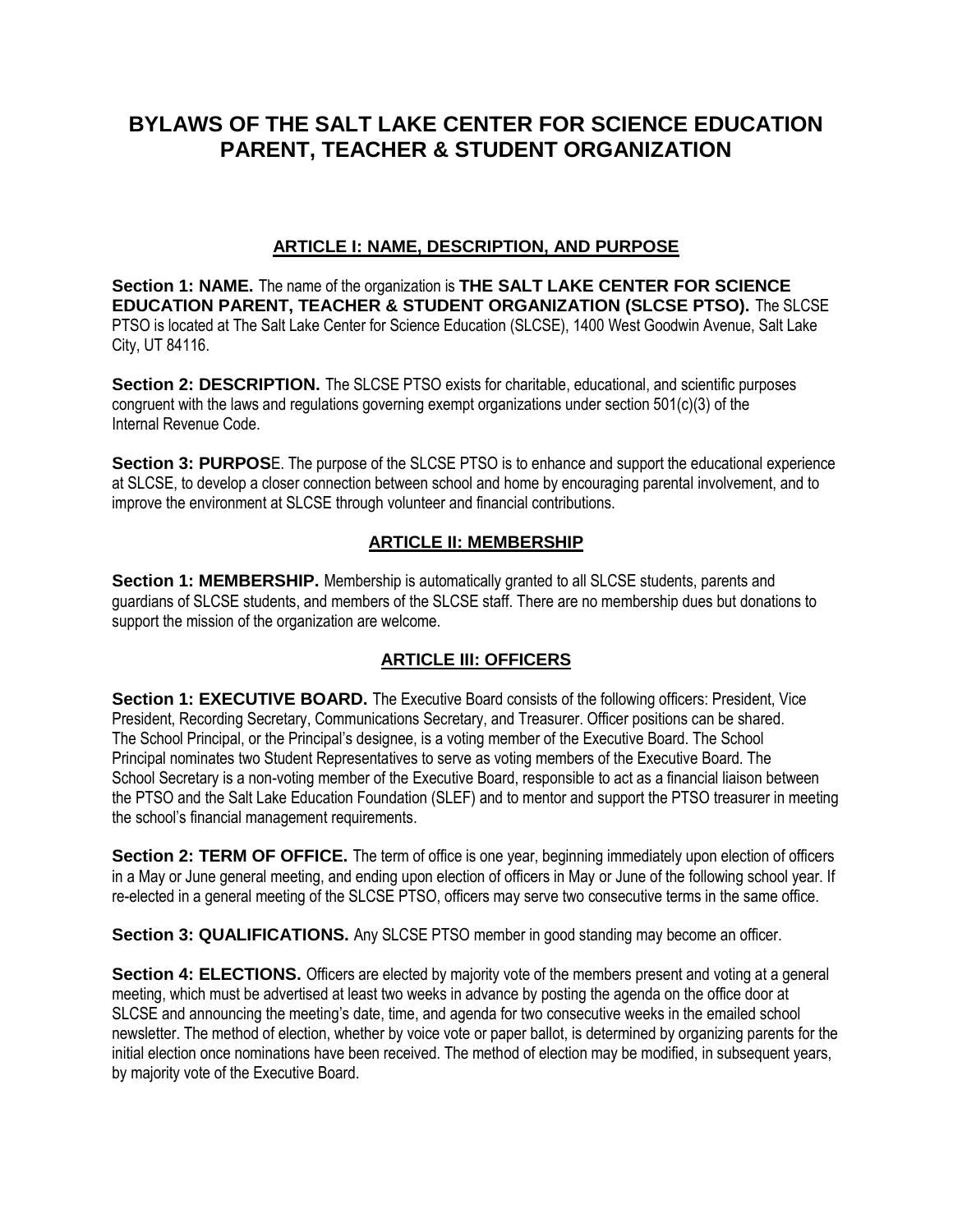#### **Section 5: DUTIES.**

Executive Board: Develop the SLCSE PTSO's annual budget, establish and oversee committees to conduct the work of the SLCSE PTSO, establish fundraising programs, and approve unbudgeted expenditures of no more than \$100, by majority vote.

President: Preside at General SLCSE PTSO meetings and Executive Board meetings, serve as the official representative of the SLCSE PTSO, and retain all official records of the SLCSE PTSO.

Vice President: Oversee the committee system of the SLCSE PTSO, assist the President, and chair meetings in the absence of the President.

Recording Secretary: Record and distribute minutes of all Executive Board meetings and all General SLCSE PTSO meetings, prepare agendas for official SLCSE PTSO meetings, hold historical records for the SLCSE PTSO.

Communications Secretary: Manage communications and marketing for the SLCSE PTSO including, but not limited to, newsletters, email broadcasts, website, and bulletin boards, as needed.

Treasurer: Serve as custodian of the SLCSE PTSO's finances; collect revenue for deposit in accounts with the Salt Lake Education Foundation (SLEF) and/or the Salt Lake City School District's Development Office; pay authorized expenses by preparing, obtaining required signatures, and submitting check requests to SLEF or to the School Secretary; report financial activity every month; present a year-end financial report; facilitate an annual audit (as necessary) through SLEF or the school district; and hold copies of all financial records.

Student Representatives: One middle school student and one high school student, nominated by the Principal, to serve on the Executive Board, representing student interests and advising on student priorities. Student representatives facilitate communication and volunteer recruitment within the student body in support of PTSO programs and activities.

**Section 6: BOARD MEETING**S. The Executive Board meets monthly during the school year, or at the discretion of the President. Meetings are open to any member of the SLCSE PTSO and invited guests.

**Section 7: REMOVAL.** An officer can be removed from office for failure to fulfill his/her duties, after reasonable notice, by majority vote of the Executive Board.

**Section 8: VACANCY.** If a vacancy occurs on the Executive Board, the President appoints a SLCSE PTSO member to fill that vacancy for the remainder of the officer's term.

#### **ARTICLE IV: MEETINGS**

**Section 1: GENERAL PTSO MEETINGS.** General SLCSE PTSO meetings are held to conduct the business of the SLCSE PTSO, including annual approval of the budget and election of officers. Meetings are held twice during the school year or at the discretion of the Executive Board. Meetings should be informal and Spanish language translators provided as required. Members of the SLCSE PTSO may act as translators.

**Section 2: VOTING**. All members have voting privileges in the election of officers, approval of the annual budget, changes to the bylaws, and other matters of general concern brought to a meeting of the general membership by the Executive Board. Each member in attendance at a SLCSE PTSO meeting is eligible to vote, one vote per household. Absentee or proxy votes are not allowed.